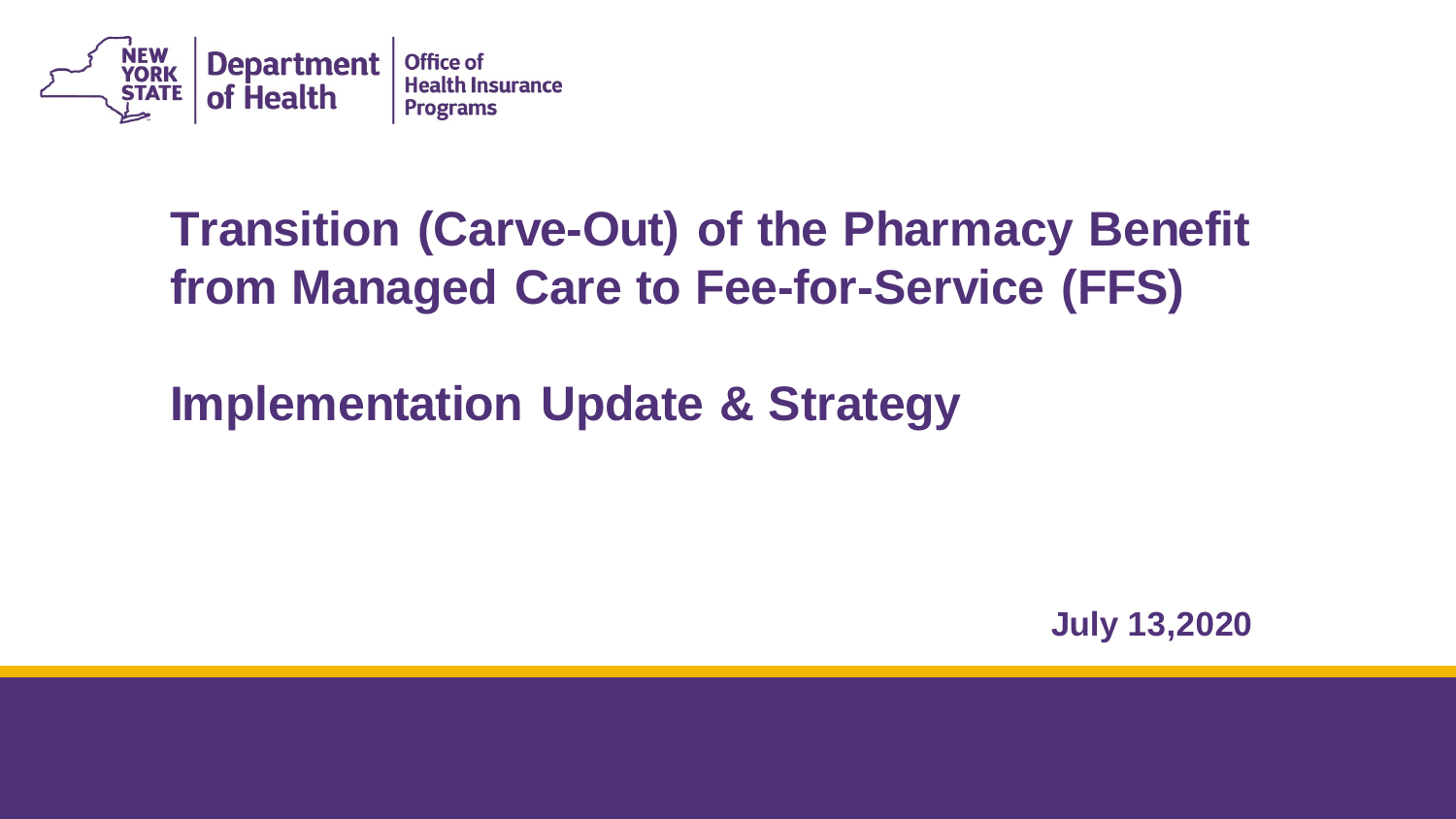## **Presentation Overview**

- Project Overview
- Implementation Guiding Principles
- Stakeholder Engagement
- Key Deliverables/Timeline
- Resources

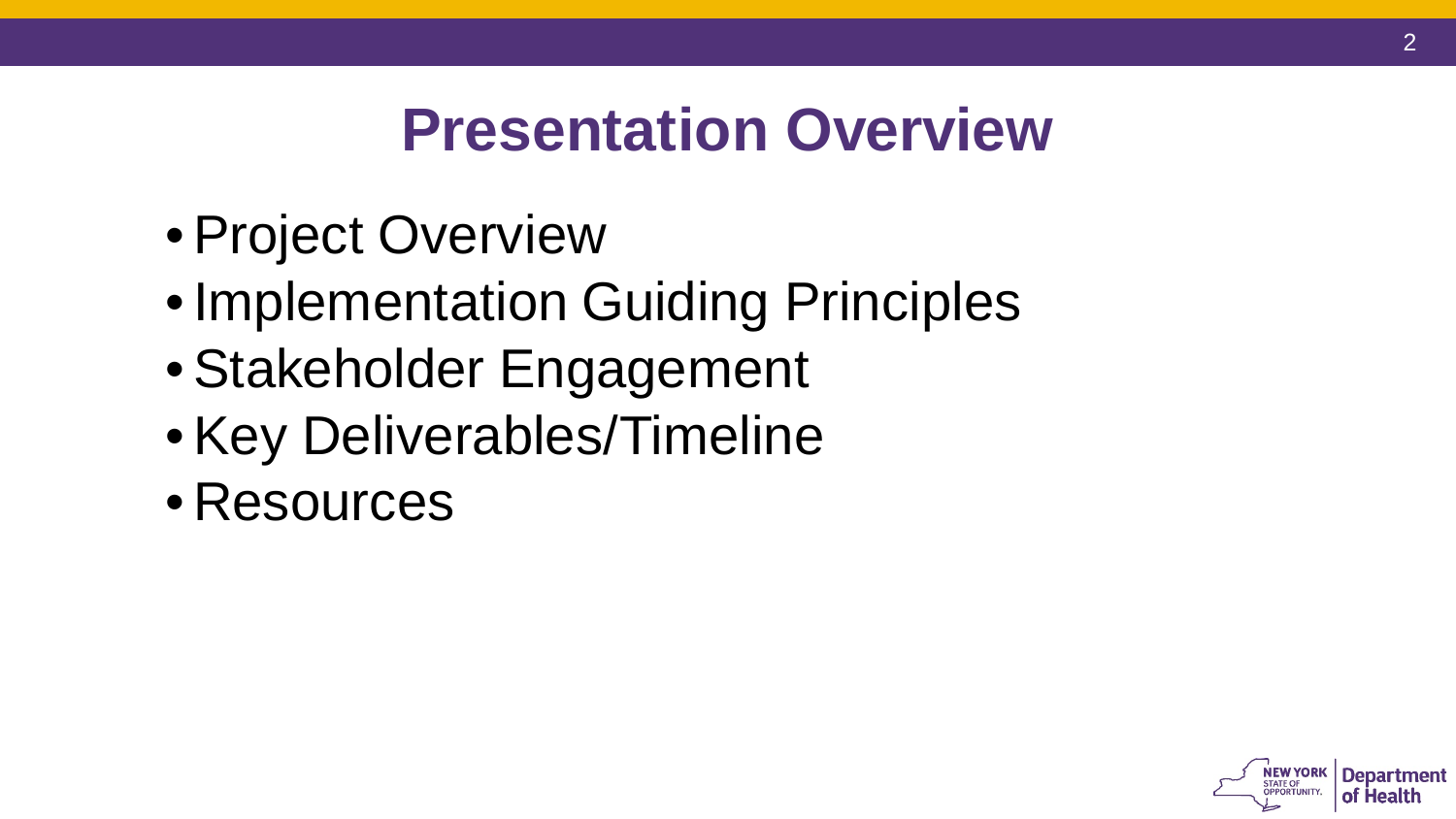## Project Overview

- • Pursuant to the Enacted Budget for State Fiscal Year (SFY) 2020- 2021, Medicaid pharmacy benefits will be transitioned from Managed Care to Fee for Service, beginning April 1 2021.
- The FFS Pharmacy Carve Out applies to all **Mainstream Managed** Care plans, including HARP and HIV-SNP plans.
- • The FFS Pharmacy Carve Out does not apply to Managed Long Term Care plans (e.g., PACE, MAP, MLTC) or the Essential Plan.
- • The FFS Pharmacy Carve Out will not change the scope (i.e. copayments, covered drugs) of the existing Medicaid Pharmacy benefit in New York.

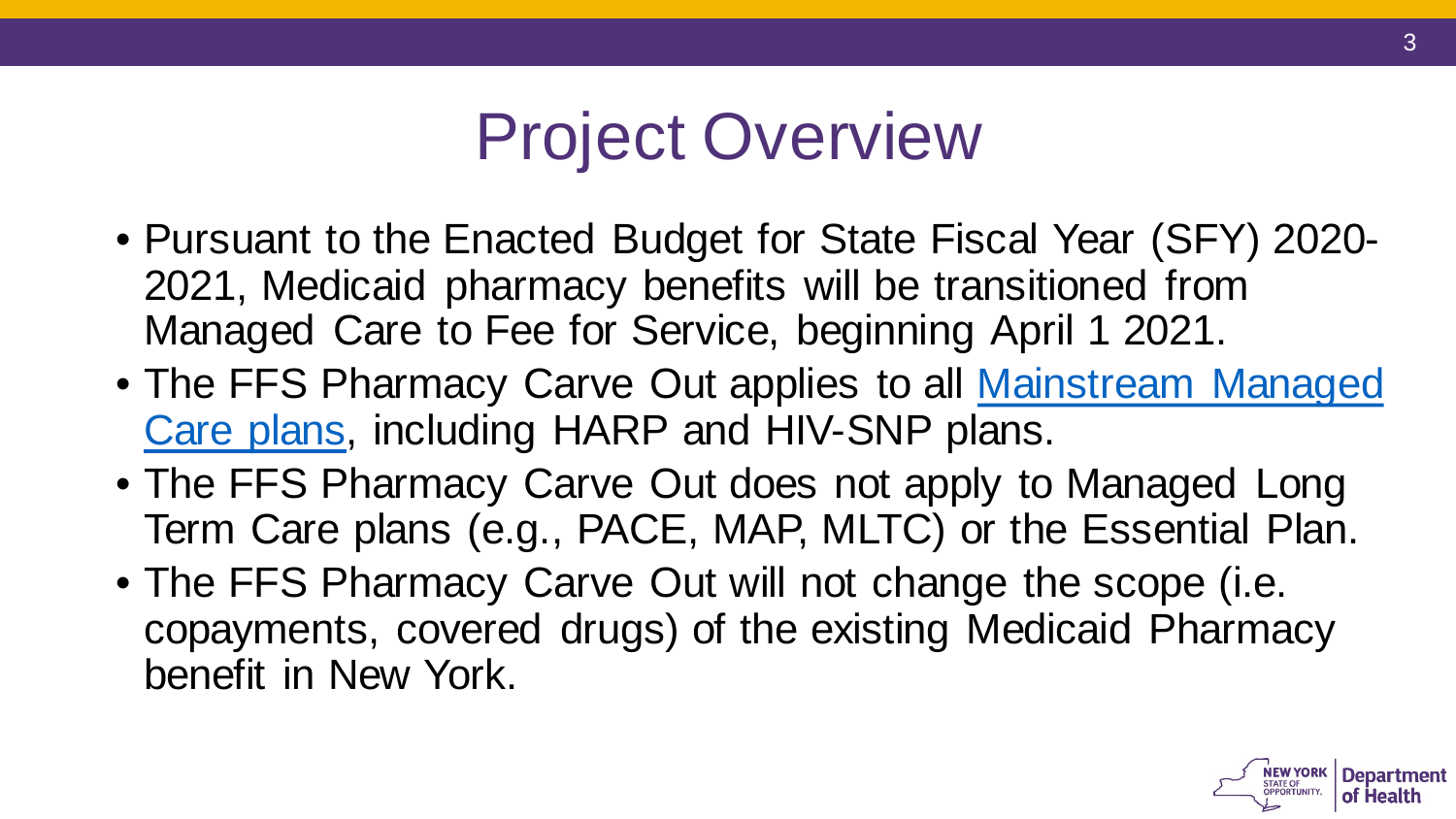# Project Overview (continued)

 Transitioning pharmacy services from Managed Care to fee-for-service (FFS) will, among other things:

- • Provide the State with full visibility into prescription drug costs.
- Centralize and leverage negotiation power.
- • Provide a single drug formulary with standardized utilization management protocols.
- • Address the growth of the 340B program and associated reductions in State rebate revenue.

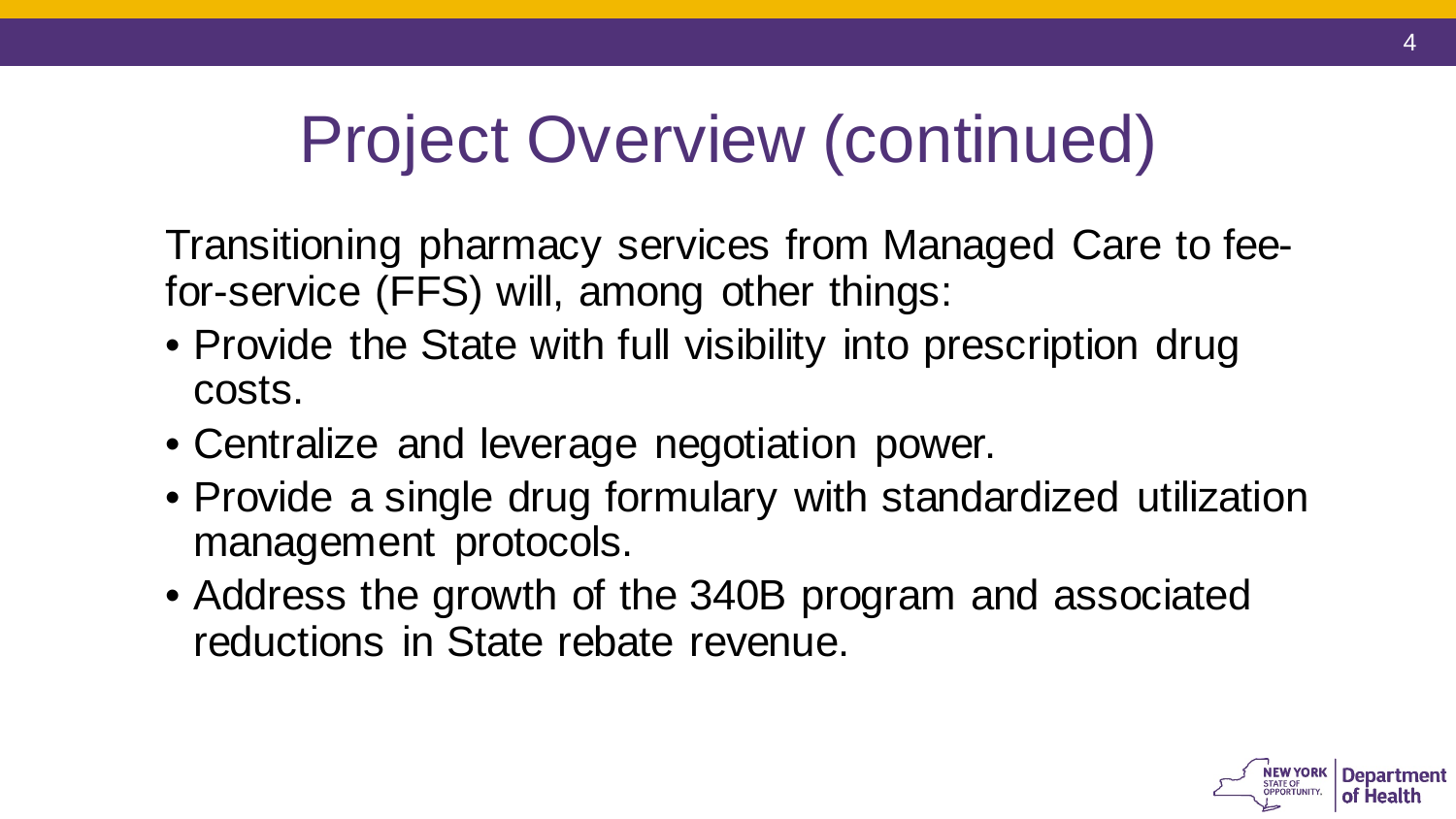# Implementation Guiding Principles

- • Ensure members are provided with continued access to needed medications and supplies with minimal impact.
	- **Comparison of FFS pharmacy claims and Medicaid Managed Care**  *pharmacy encounters will inform our transition strategy.*
- • Maintain communication with stakeholders (e.g. providers, patient advocates, and Managed Care Plans).
	- *Recurring stakeholder meetings*
	- *[Pertinent information will be posted on the Department of Health \(DOH\)](https://www.health.ny.gov/health_care/medicaid/redesign/mrt2/) website.*
- • Establish project management infrastructure and resources to ensure program and operational readiness.
- • Utilize "post implementation" processes that ensure appropriate oversight, issue identification, tracking and resolution.

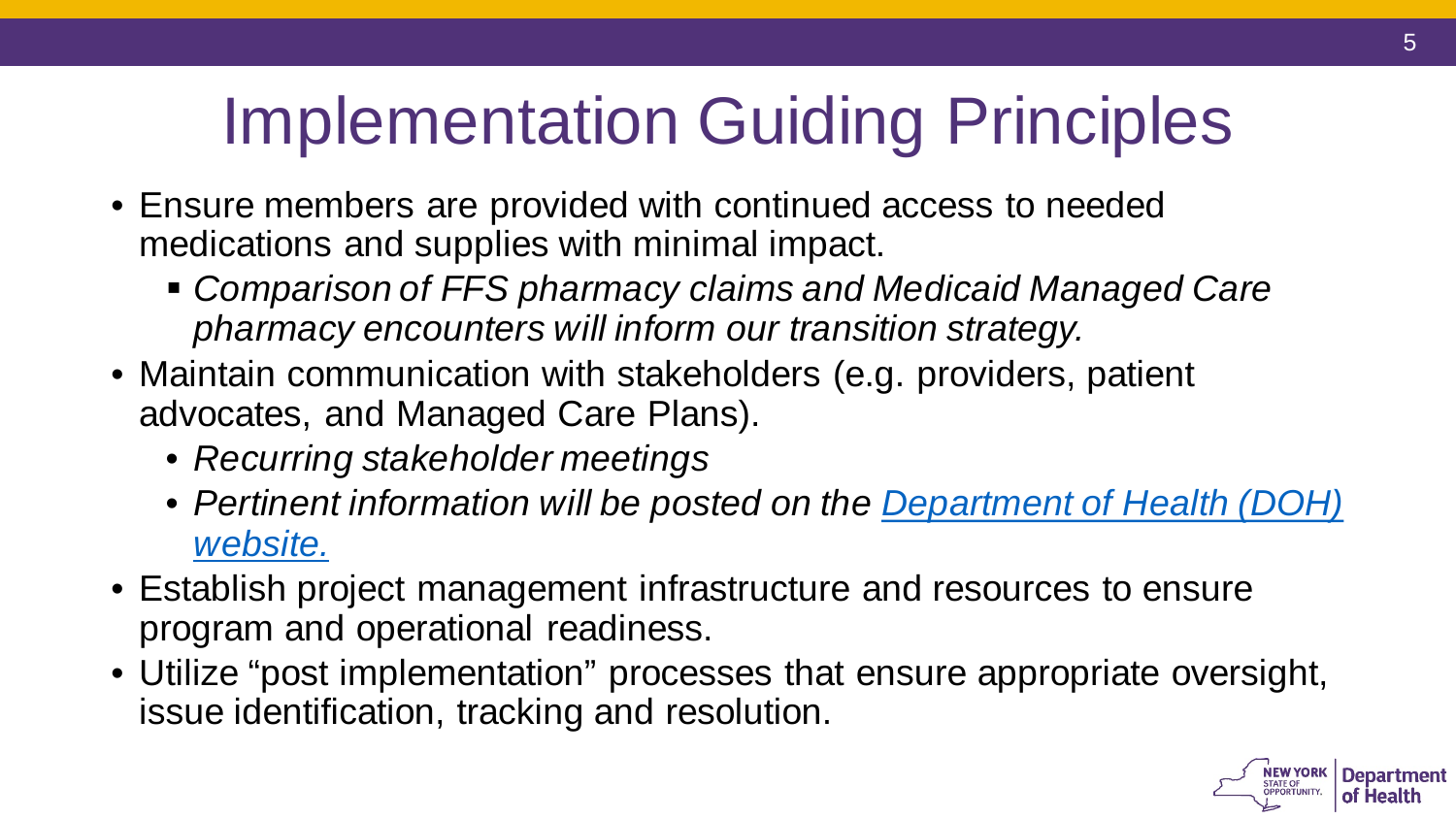## **Stakeholder Engagement: Objectives**

- All Stakeholder Meeting: DOH will provide implementation updates followed by a Question and Answer (Q&A) session.
- Technical Workgroup: DOH will lead targeted discussions regarding specific topics and issues that require clarification and resolution such as:
	- Roles and responsibilities between DOH and Medicaid Managed Care Plans
	- Scope of Benefits (which is/is not included in the carve-out)
	- Transition Strategy
	- Member & Provider Communications
	- Data Sharing
	- Model Contract Changes
	- Value Based Arrangements that interact with the Pharmacy Benefit
- 340B Advisory Group: DOH will lead 3 focused meetings.

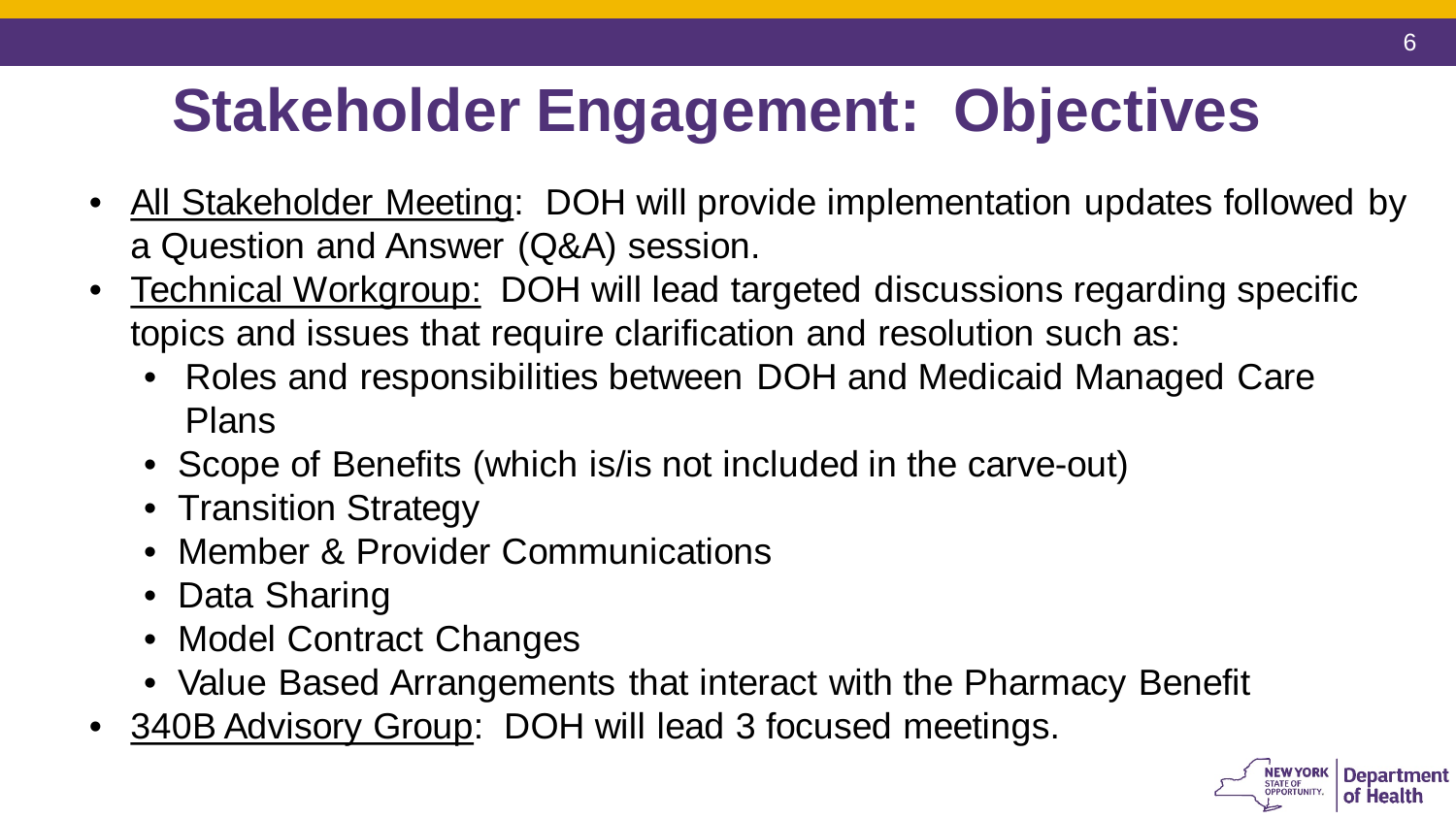### **Stakeholder Engagement: Process**

| <b>Group</b>                                                                                                                                                     | <b>Purpose</b>                                                                                                                                                                                                        | <b>Initial Frequency of</b><br><b>Meetings</b>                                                         |
|------------------------------------------------------------------------------------------------------------------------------------------------------------------|-----------------------------------------------------------------------------------------------------------------------------------------------------------------------------------------------------------------------|--------------------------------------------------------------------------------------------------------|
| <b>All Stakeholders</b>                                                                                                                                          | The Department of Health (DOH)<br>$\bullet$<br>will lead and provide all interested<br>stakeholders with implementation<br>updates.<br>Q&A<br>$\bullet$<br>Feedback will be incorporated into<br>workplan, as needed. | Once a Month                                                                                           |
| Technical Workgroup: State &<br><b>Medicaid Managed Care Plans</b><br>(Other subject matter experts will<br>be included as needed, depending •<br>on the topic.) | DOH will lead working sessions to<br>$\bullet$<br>address specific topics/issues<br>related to the transition.<br>Q&A<br>Feedback to be incorporated into<br>$\bullet$<br>workplan as needed.                         | <b>Every Other Week</b>                                                                                |
| <b>340B Advisory Group</b>                                                                                                                                       | To provide non-binding<br>$\bullet$<br>recommendations regarding<br>reimbursement of 340B claims.                                                                                                                     | Three (3) Meetings scheduled<br>during August and September<br>2020.<br><b>Lupartment</b><br>of Hoalth |

of Health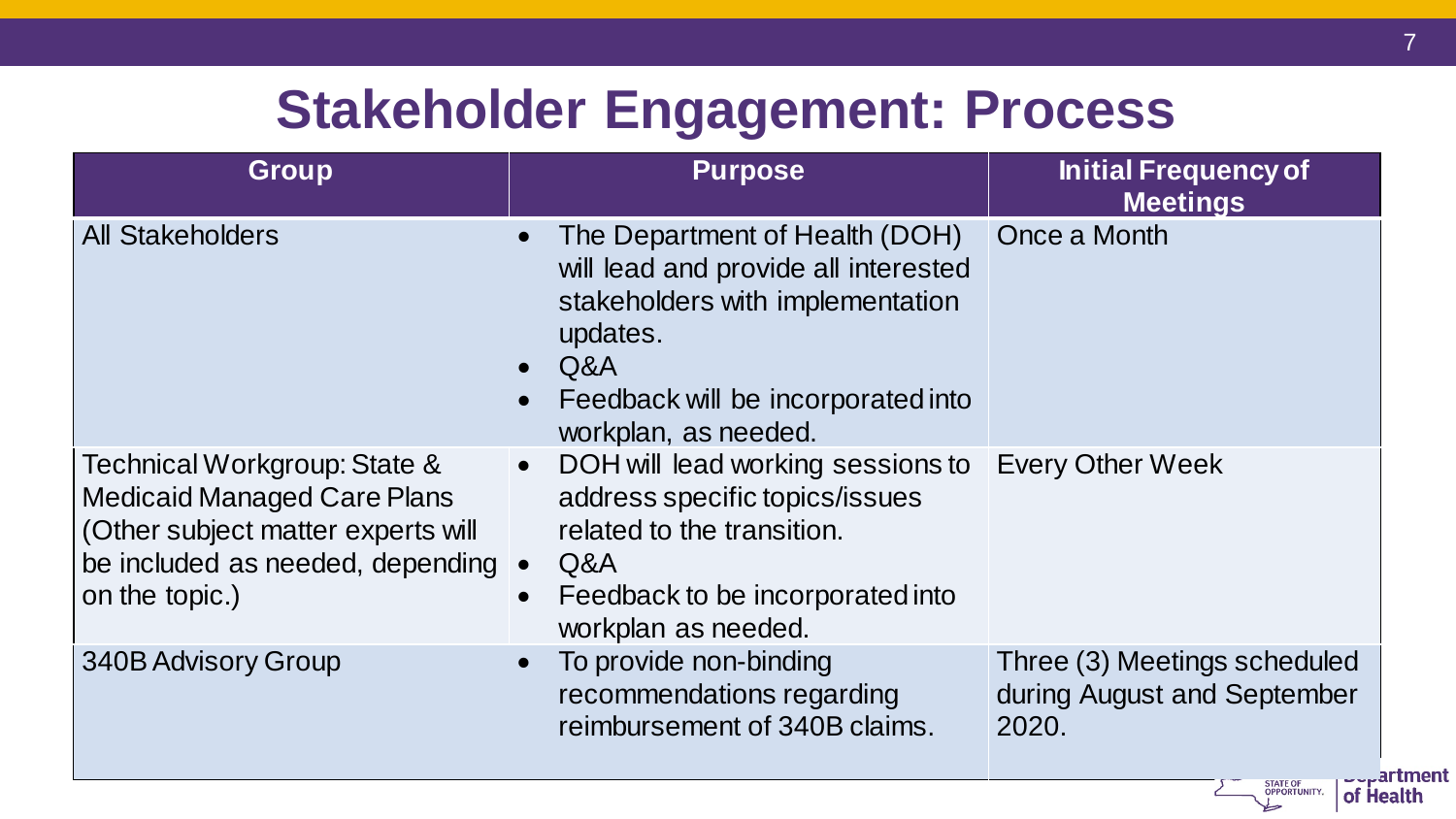### **Stakeholder Engagement: 340B Advisory Group Members**

 The 340B Advisory Group is charged with providing non-binding recommendations by 10/1/20 on available methods of achieving savings on 340B drugs in the SFY beginning on April 1, 2021.

#### **Members**

- **Wendy Stark**  Executive Director of Callen-Lorde
- **Tucker Slingerland**  CEO of Hudson Headwaters Health **Network**
- **James Sinkoff**  CFO of Hudson River Health Care
- **Angela Langdon** COO at Urban Health Plan
- **Michael Lee**  Vice President and COO at Evergreen Health Services (EHS)
- **Michele Steiner, PharmD**  Chief Pharmacy Officer at Neighborhood Health Center
- • **Christian Oleck**  Vice President and CFO of Planned Parenthood of Central & Western NY, North Country and Upper **Hudson**
- **Curtis Haas, PharmD., FCCP**  Chief Pharmacy Officer at the University of Rochester Medicaid Center (URMC)
- Population Health at NYU Langone • **Larry McReynolds**– Clinical Associate Professor, Department of
- **Danielle DiBari** Senior Vice President of Business Operations and Chief Pharmacy Officer at NYC Health + Hospitals
- and Payor Relations at Kinney Drugs • **Debra Barber, RPh** – Vice President of Managed Care Contracting
- **Steve Moore, PharmD**  Owner of Condo Pharmacy
- **Falguni Shah, RPh., MBA**  Medicaid Segment Director at **Walgreens**
- • **Doug Wirth**  President and CEO of Amida Care Special Needs Plan
- **James Hopsicker RPh., MBA** Vice President of Pharmacy at MVP Health Plan
- **Wahyan Connie Yuen** Pharmacy Account Director at Empire BlueCross Blue Shield HealthPlus
- **Bhavesh Modi** Vice President of Pharmacy at Health First
- **Aron Weisskopf MPH, CPhT**  Pharmacy Director, C&S Medical Economics at United Healthcare

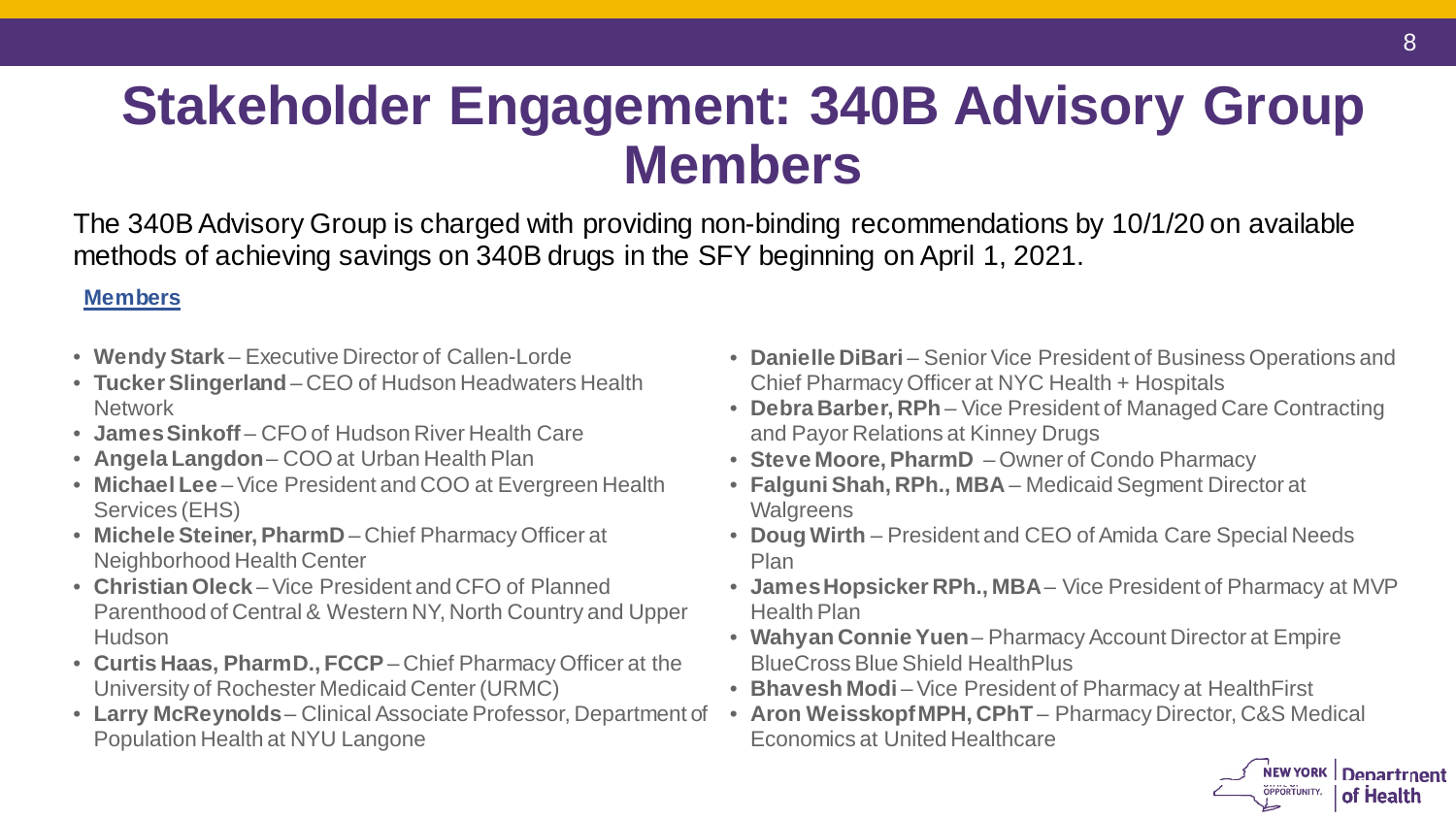## **Key Deliverables/Timeline**

| Deliverable(s)                                                                                                                              | <b>Target Date</b> |
|---------------------------------------------------------------------------------------------------------------------------------------------|--------------------|
| Complete Work Plan & Establish State Transition Team & 340B Advisory Group                                                                  | <b>June 2020</b>   |
| Recurring Workgroup Calls with Health Plans & All Stakeholders begin                                                                        | <b>July 2020</b>   |
| Finalize Department of Health (DOH)/Managed Care Plan Roles & Scope of Benefits                                                             | September 2020     |
| Notice of 1115 Waiver Amendment                                                                                                             | September 2020     |
| <b>Finalize State/Health Plan Data Sharing Requirements</b>                                                                                 | October 2020       |
| Recommendations from 340B Advisory Group                                                                                                    | October 2020       |
| <b>Changes Made to Model Contract</b>                                                                                                       | October 2020       |
| Transition Analysis Conducted (e.g. formulary, DME, OTC comparisons) & Changes<br>Made To Smooth Transition. Transition Strategy Finalized. | November 2020      |

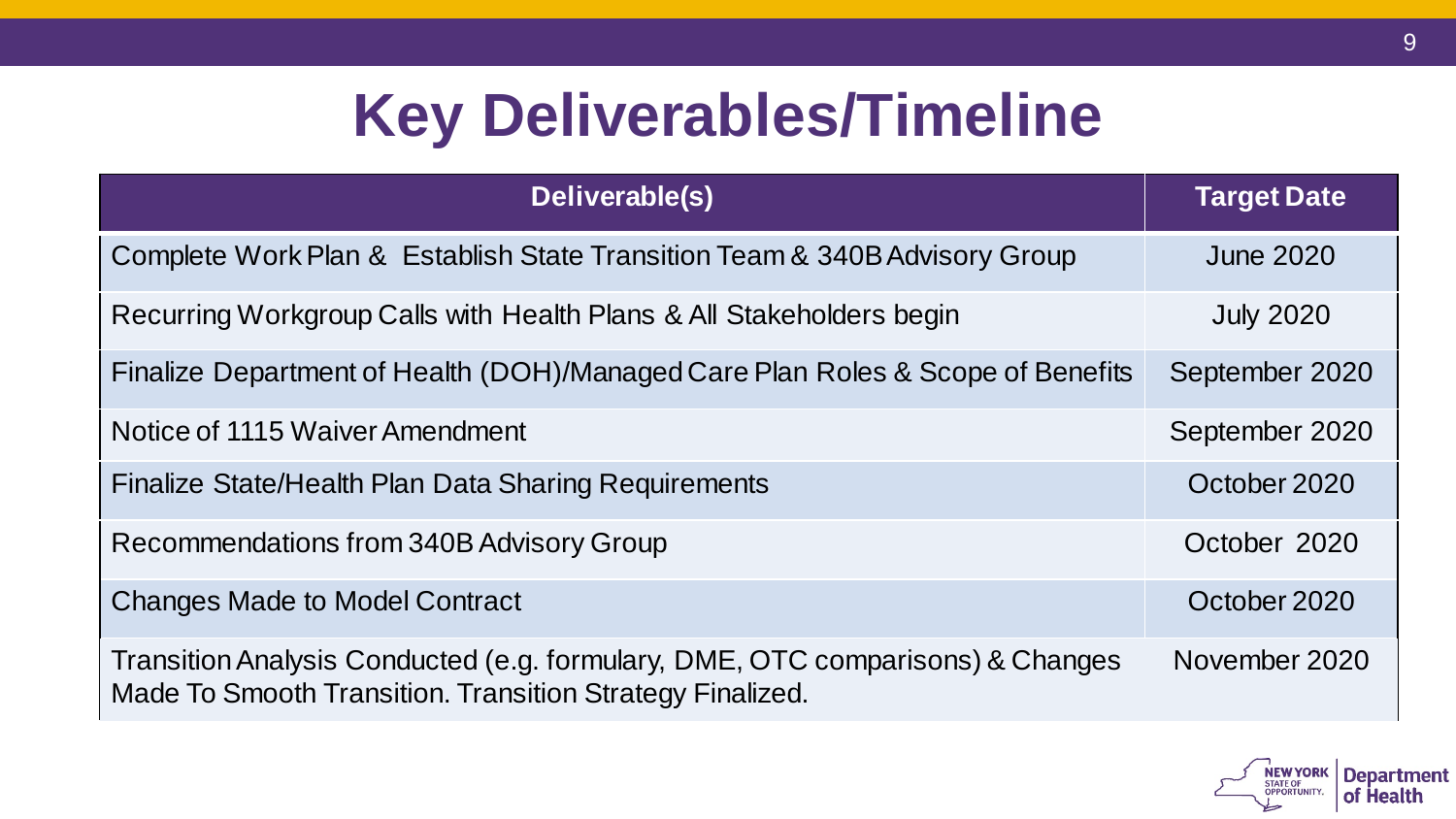## **Key Deliverables/Timeline (continued)**

| Deliverable(s)                                                                                               | <b>Target Date</b> |
|--------------------------------------------------------------------------------------------------------------|--------------------|
| Required System Changes Identified and Implemented                                                           | December 2020      |
| 340B Related State Plan Amendment (SPA) Submitted                                                            | December 2020      |
| Initial Special Edition Medicaid Update published & Frequently Asked Questions<br>posted to the DOH Web site | December 2020      |
| <b>Systems Stress Testing Performed</b>                                                                      | January 2021       |
| Member & Provider Notifications sent & Second Special Edition Medicaid Update<br>published                   | February 2021      |
| <b>Customer Service Staff Hired &amp; Trained</b>                                                            | February 2021      |
| Make Required Changes to Common Benefit Identification Card (CBIC), Carrier or<br><b>Notice</b>              | <b>March 2021</b>  |
| 1115 Waiver Amendment and SPA approved by CMS                                                                | <b>March 2021</b>  |
| Go Live: Daily calls with stakeholders (through 4/30/2021 or beyond as needed)                               | <b>April 2021</b>  |



**Department** 

**NEW YORK Department**<br> **OF Health**